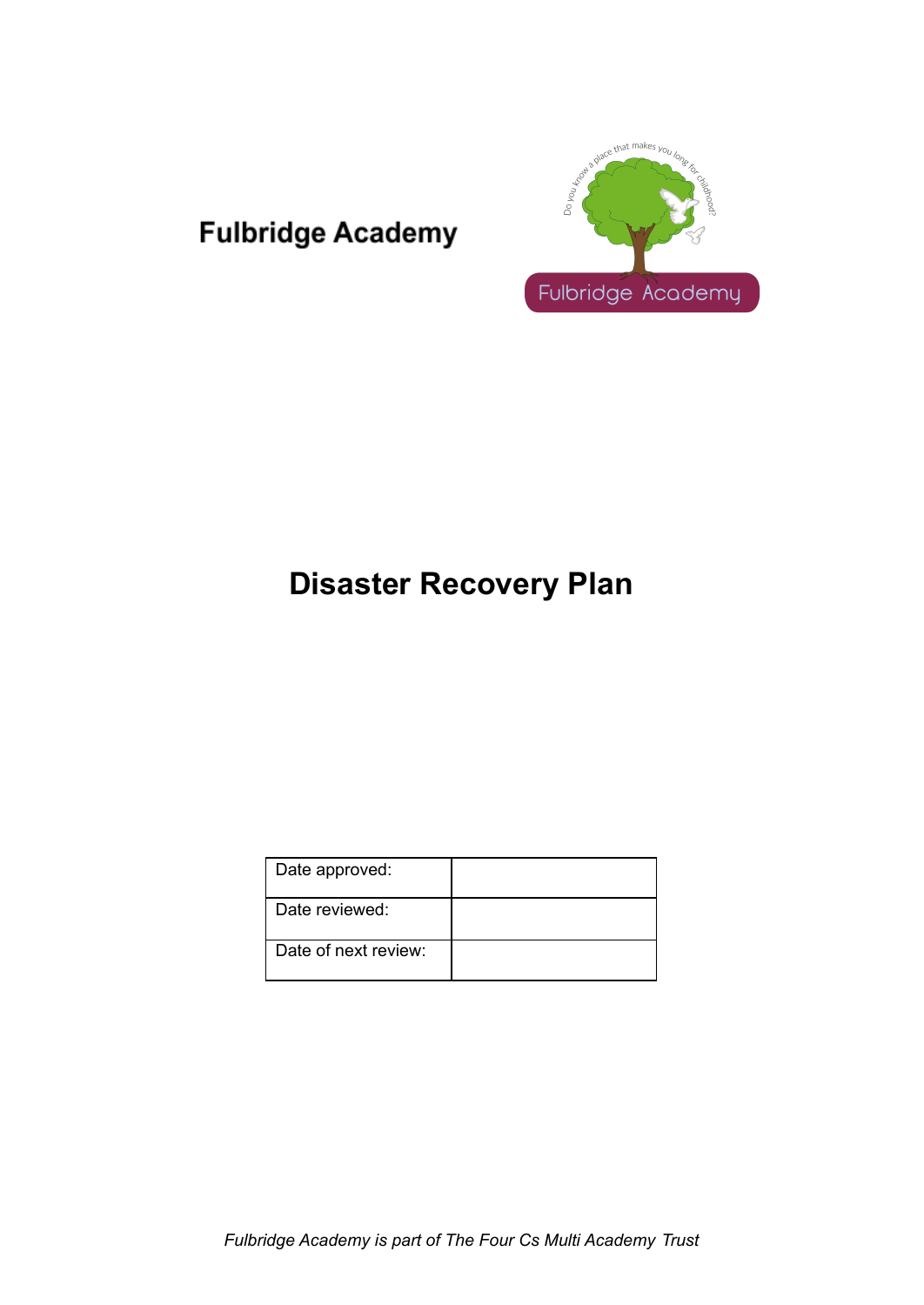# **Critical Incident Policy**

### **Purpose:**

Handling crises and dealing with incidents is part of academy life. However, on occasion schools/academies will experience incidents which by their nature and scale could be referred to as "critical incidents".

### 1. **Definition of a Critical Incident**

An incident could be described in critical terms when it overwhelms or overcomes the normal coping strategies and strengths of those involved. In recent times within Peterborough, the LA has worked with schools and academies in response to several critical incidents such as:

- A number of arson attacks on schools across the city
- A major fire or flood at a school
- A violent attack on a fellow pupil and/or a member of staff
- The sudden death, in tragic circumstances, of members of the school community
- An incident involving an intruder, armed or unarmed, on school premises.
- Abduction or disappearance
- Allegations or actual incidents of abuse against pupils by staff against pupils
- Incidents involving the murder of a school child that attracted the attention of nation and/or international media over a prolonged period, with a sustained impact on school life
- Road traffic accidents, involving fatalities within a school community.
- Bomb/Cyber attack

These guidelines are intended to assist us, as an academy, to respond to a critical incident.

### 2. **Critical Incident Management Team (CIMT)**

The team will take the lead in an emergency. The structure of the team is as follows:

- Ben Erskine Principal
- Sam Smee -Business & Operations Lead
- Rhys Maddox Vice Principal
- Lewis Angier, Rose McCloskey and Libby Porter Assistant Principal
- Kev Adcock Site Manager
- Dawn Wilson- Office Manager
- Helen Bath Chair of the Local Governing Committee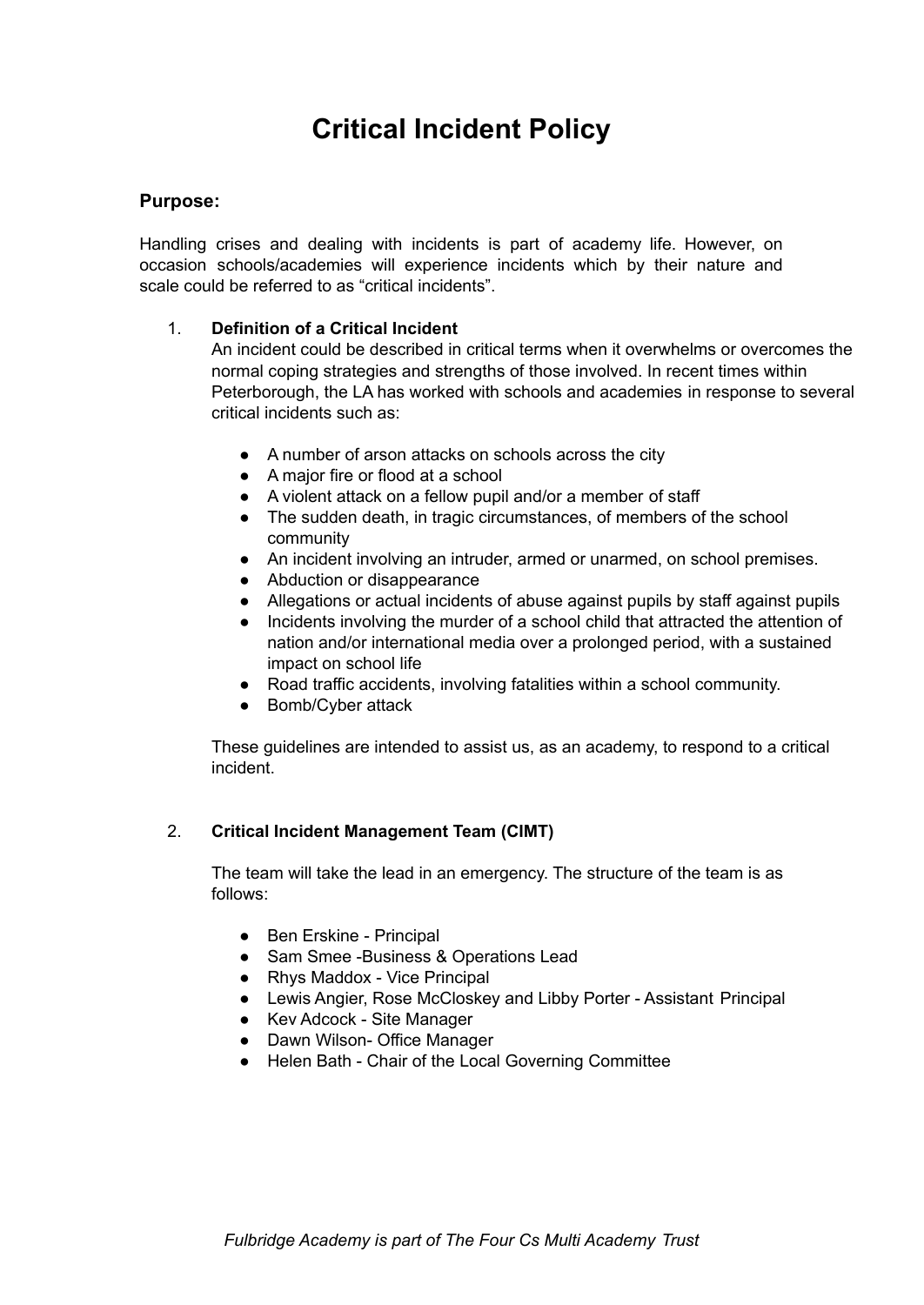### 3. **Procedure to Manage an Incident.**

- On receiving information of a critical incident, the CIMT will communicate using telephone should the site need to be evacuated. If out of hours, a Google Hangout meeting will be arranged as soon as possible.
- A meeting of the CIMT will be arranged using telephones/Google Hangout to discuss the incident and decide on the best form of action.
- A copy of this policy, the critical incident checklist (appendix A) and a site map (Appendix B) will be in the site office to collect when an incident occurs.
- The Principal will work through the checklist with the CIMT, delegating jobs that may include admin duties like notifying staff of the incident/the emergency services/the MAT or be deployed to areas of the academy to safely monitor developments.
- In the event of a fire/flood/explosion/natural disaster, the fire evacuation process will be deployed, staff, children and visitors will congregate at the designated fire assembly point.

#### 4. **Factors to Consider when Decision Making.**

- It may be safer to keep pupils in certain parts of the academy rather than send them home early.
- The communication challenges with parents may be difficult, especially during the day.
- Academy meal arrangements are often difficult to change at short notice.
- Any decision over sending pupils home early must also include an informed assessment over their safety. This will need to reflect their age and any special educational needs of the pupils concerned, in addition to a judgement over their safety in the period between their early arrival to their home area and the time they would normally arrive.
- Safety of all parents arriving to collect pupils at the same time.

#### 5. **Critical Incident - Evacuation during the Academy Day**

Evacuation using the fire evacuation process to the fire assembly point.

- Staff are to take their mobiles phones if evacuating to enable whole academy communication.
- Children's academy bag and coats will also be taken by the children if it is safe to do so.
- Re-entry into the academy will be on the instruction of the Principal.

#### 6. **Critical Incident - Lockdown during the Academy Day**

Please refer to Invacuation Policy

#### 7. **Critical Incident - Before the Start of the Academy Day**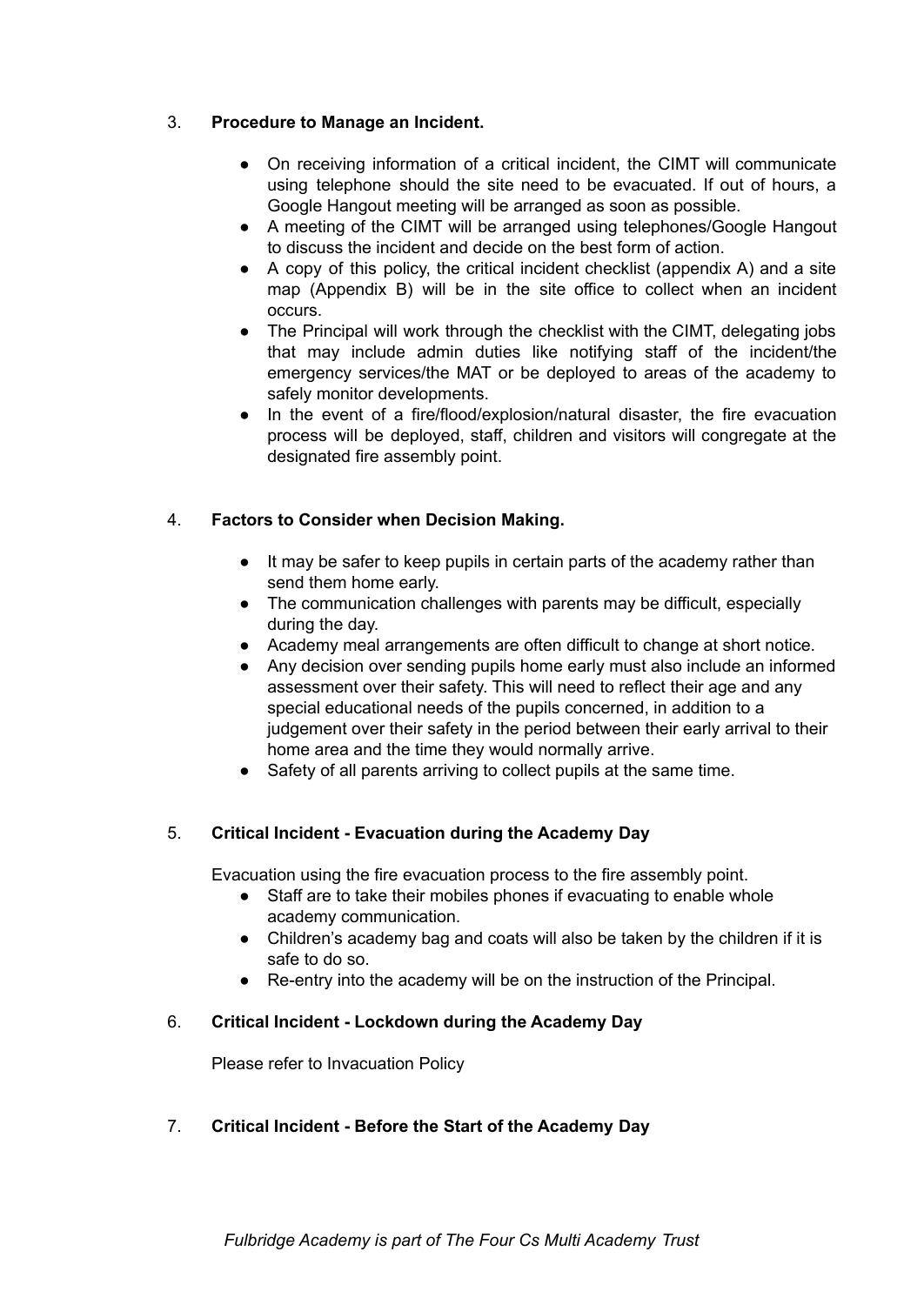CIMT will meet virtually to discuss if the academy is to open. If the decision is made to not open the academy, stakeholders will be contacted using the checklist on appendix A.

● The academy will re-open on the instruction of the Principal.

### 8. **Critical Incident Resulting Closure at Short Notice.**

In the event of a heating breakdown in cold weather, disruption to the water supply, heavy snowfall etc, it may be necessary to close the academy at short notice. The CIMT will meet to discuss the situation and decide on a plan of action, referring to the Appendix A checklist. The decision will be made with the agreement of the Chair of the LGC and the MAT CEO.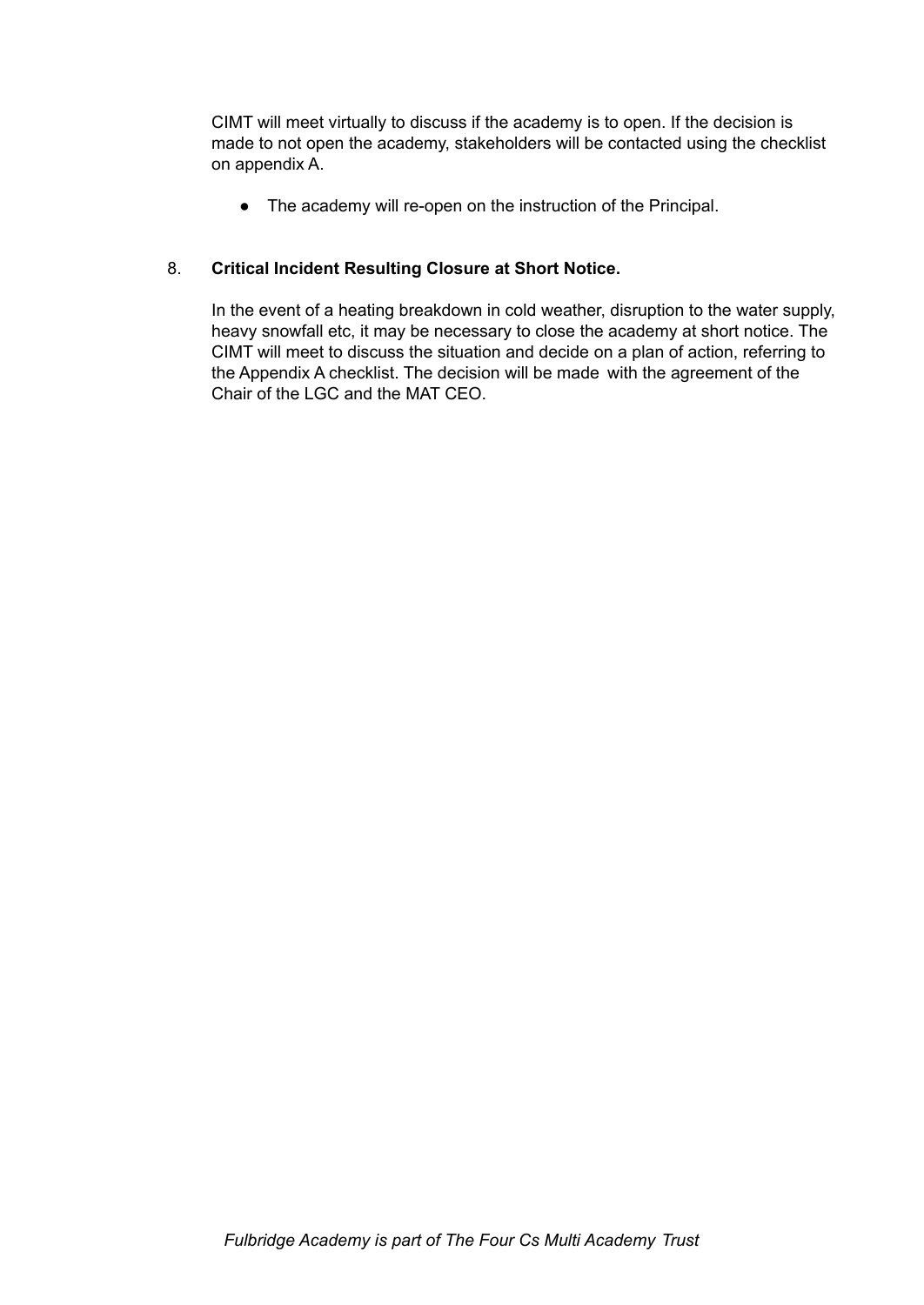## **Appendix A**

# **CIMT Checklist**

| Arrange a CIMT meeting via phone or<br>Google Hangout.                                                                              | <b>Principal</b>                                                                  |
|-------------------------------------------------------------------------------------------------------------------------------------|-----------------------------------------------------------------------------------|
| <b>Contact CEO Once Incident is</b><br>established                                                                                  | <b>Principal</b>                                                                  |
| Contact the LA once the incident has<br>been established.                                                                           | <b>Business &amp; Operations Lead</b>                                             |
| <b>Contact the Chair of the LGC</b>                                                                                                 | <b>Principal</b>                                                                  |
| Contact the emergency services if<br>necessary.                                                                                     | <b>Vice Principal</b><br><b>Business &amp; Operations Lead</b>                    |
| <b>Notifying Staff</b>                                                                                                              | <b>Business &amp; Operations Lead</b><br><b>Phase Leaders &amp; Line Managers</b> |
| Lockdown/evacuate the site if<br>necessary.                                                                                         | <b>Site Manager to activate alarms</b>                                            |
| Notify Parents once safe to do so.                                                                                                  | <b>Office Manager to organise comms</b>                                           |
| Monitoring across the site                                                                                                          | <b>Principal to delegate</b>                                                      |
| Notify staff that are off site for a<br>trip/swimming etc and update the<br>situation during the day advising if<br>safe to return. | <b>SLT</b>                                                                        |